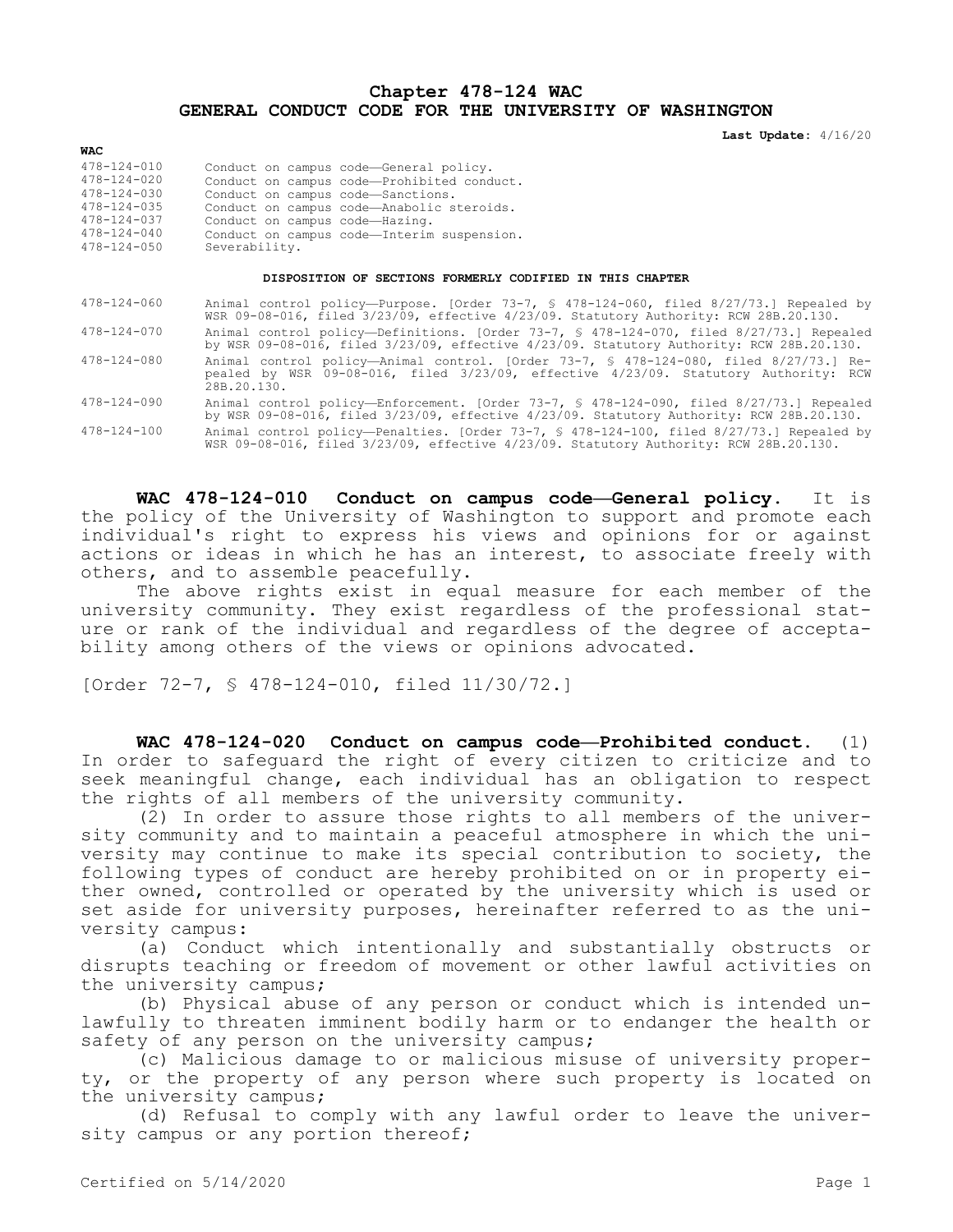(e) Possession or use of firearms, explosives, dangerous chemicals or other dangerous weapons or instrumentalities on the university campus, except for authorized university purposes, unless prior written approval has been obtained from the university chief of police, or any other person designated by the president of the university;

(f) The possession, use, distribution, or manufacture of controlled substances (as defined in chapter 69.50 RCW or Title 21 U.S.C. Sec. 802), or of alcohol, on the university campus or during university-sponsored activities, where such possession, use, distribution, or manufacture is illegal under federal, state, or local law;

(g) Intentionally inciting others to engage immediately in any of the conduct prohibited herein, which incitement leads directly to such conduct. (Inciting is that advocacy which prepares the group addressed for imminent action and steels it to the conduct prohibited herein.)

[Statutory Authority: RCW 28B.20.130 and UWBR, Standing Orders, chapter 1, § 2. WSR 13-14-002, § 478-124-020, filed 6/19/13, effective 7/20/13. Statutory Authority: RCW 28B.20.130. WSR 07-03-069, §<br>478-124-020. filed 1/17/07. effective 2/17/07: WSR 91-10-030. § 478-124-020, filed 1/17/07, effective 2/17/07; WSR 91-10-030, §<br>478-124-020, filed 4/24/91, effective 5/25/91; Order 72-7, § filed 4/24/91, effective 5/25/91; Order 72-7, 478-124-020, filed 11/30/72.]

**WAC 478-124-030 Conduct on campus code—Sanctions.** (1) Any person while on the university campus who willfully refuses the request of a uniformed campus police officer to desist from conduct prohibited by these rules may be required by such officer to leave such premises.

(2) Disciplinary action which may result in dismissal from the university will be initiated against faculty, staff, or students who violate these rules, in accordance with the applicable disciplinary codes or other appropriate due process procedures.

(3) Sanctions which may be imposed against faculty are set forth in the *Faculty Code*, Chapter 25, Sections 25-51 and 25-71.

(4) Sanctions which may be imposed against students are set forth in WAC 478-121-210.

(5) Sanctions which may be imposed against the classified staff are set forth in the relevant University of Washington labor contract for contract-classified staff, and in Title 357 WAC and applicable university policy for classified nonunion staff.

(6) Sanctions which may be imposed against the professional staff are set forth in the University of Washington Professional Staff Program.

(7) Violation of any of the above regulations may also constitute violation of the criminal laws or ordinances of the city, the county, the state of Washington, or the United States and may subject a violator to criminal sanctions in addition to any sanctions imposed by the university.

[Statutory Authority: RCW 28B.20.130. WSR 17-15-068, § 478-124-030, filed 7/14/17, effective 8/18/17. Statutory Authority: RCW 28B.20.130 and UWBR, Standing Orders, chapter 8. WSR 14-17-097, § 478-124-030, filed 8/19/14, effective 9/19/14. Statutory Authority: RCW 28B.20.130 and BRG, Standing Orders, chapter 1. WSR 12-03-038, § 478-124-030, filed 1/9/12, effective 2/9/12. Statutory Authority: RCW 28B.20.130. WSR 07-03-069, § 478-124-030, filed 1/17/07, effective 2/17/07; WSR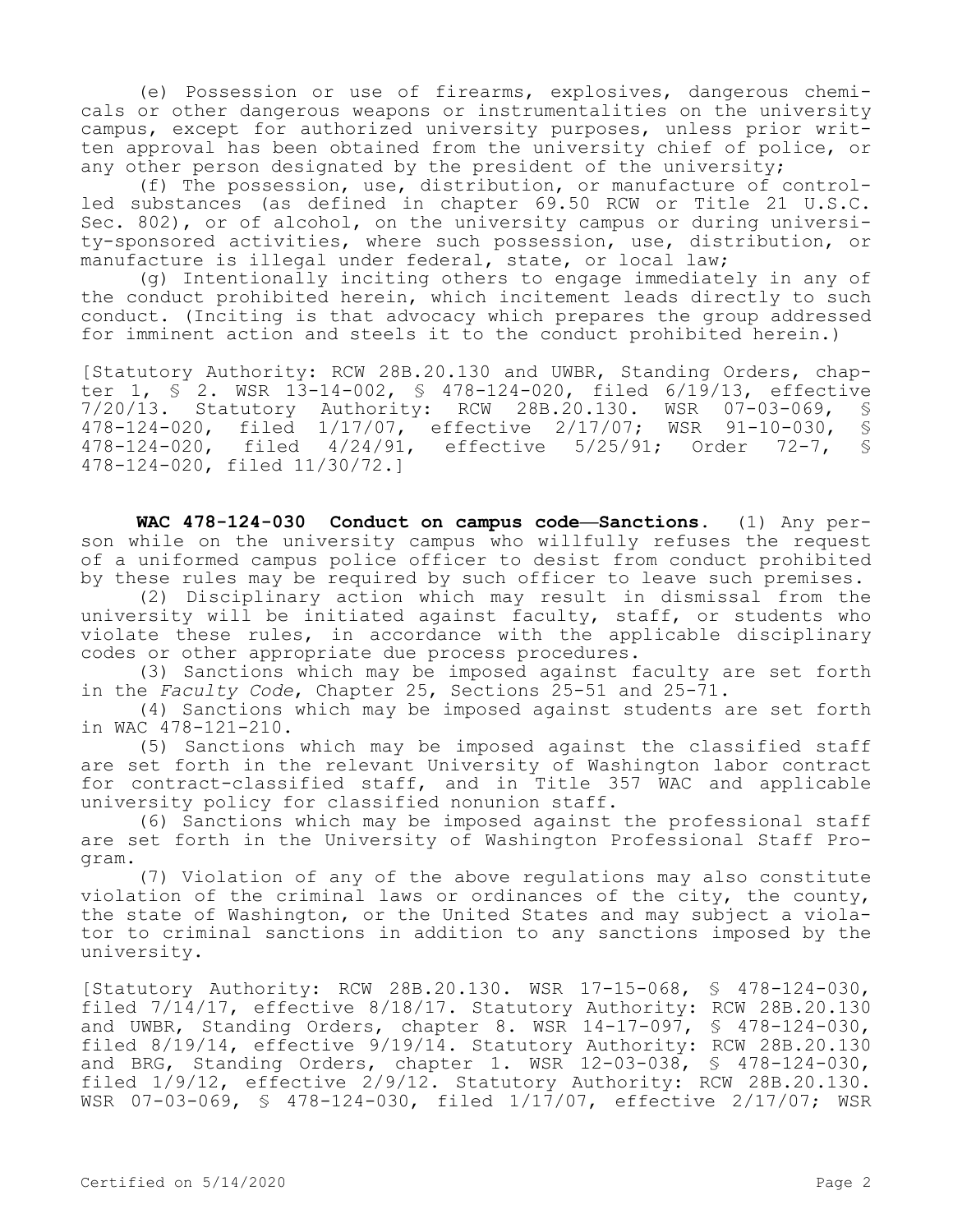91-10-030, § 478-124-030, filed 4/24/91, effective 5/25/91; Order 72-7, § 478-124-030, filed 11/30/72.]

**WAC 478-124-035 Conduct on campus code—Anabolic steroids.** Any student found by the university to have violated chapter 69.41 RCW, which, among other things, prohibits the possession, delivery, use or sale of legend drugs, including anabolic steroids, except upon valid prescription or order of a practitioner, as defined by RCW 69.41.010(12), is subject to additional sanctions, including disqualification from participation in university-sponsored athletic events.

[Statutory Authority: RCW 28B.20.130 and UWBR, Standing Orders, chapter 8. WSR 14-17-097, § 478-124-035, filed 8/19/14, effective 9/19/14. Statutory Authority: RCW 69.41.130(1). WSR 90-24-001, § 478-124-035, filed 11/26/90, effective 12/27/90.]

**WAC 478-124-037 Conduct on campus code—Hazing.** All student organizations and living groups are prohibited from hazing.

(1) Hazing includes:

(a) Conduct associated with initiation or admission into a student organization or living group, or any pastime or amusement engaged in with respect to such an organization or living group that causes or is likely to cause bodily danger or physical harm or serious psychological or emotional harm to any student or other person. This conduct includes, but is not limited to:

(i) Humiliation by ritual act;

(ii) Striking another person whether by use of any object or any part of one's body;

(iii) Causing someone to experience fatigue or physical and/or psychological shock;

(iv) Causing someone to engage in degrading or humiliating games or activities that create a risk of serious psychological, emotional, and/or physical harm; or

(v) Encouraging or promoting the unlawful possession, forced or coerced use, or competitive or ritualistic consumption of alcohol, drugs, or other substances.

(b) Hazing also includes conduct that is not a violation of (a) of this subsection associated with initiation or admission into a student organization or living group, or any pastime or amusement engaged in with respect to a student organization or living group, such as:

(i) Subtle hazing: Activities or situations created that emphasize a direct or indirect power imbalance between members. This includes, but is not limited to, physical or mental manipulation, or causing someone to believe that they may be required to participate in degrading or humiliating games or activities that create psychological, emotional, or physical harm;

(ii) Harassment hazing: Activities that cause confusion, frustration, or physical discomfort that are directly or indirectly required, in order to become or remain a member of the student organization or living group. This includes, but is not limited to, sleep deprivation, verbal abuse, or being expected to harass others; or

(iii) Interference hazing: Activities that do not allow reasonably adequate time for study or that otherwise unreasonably interferes with academic obligations.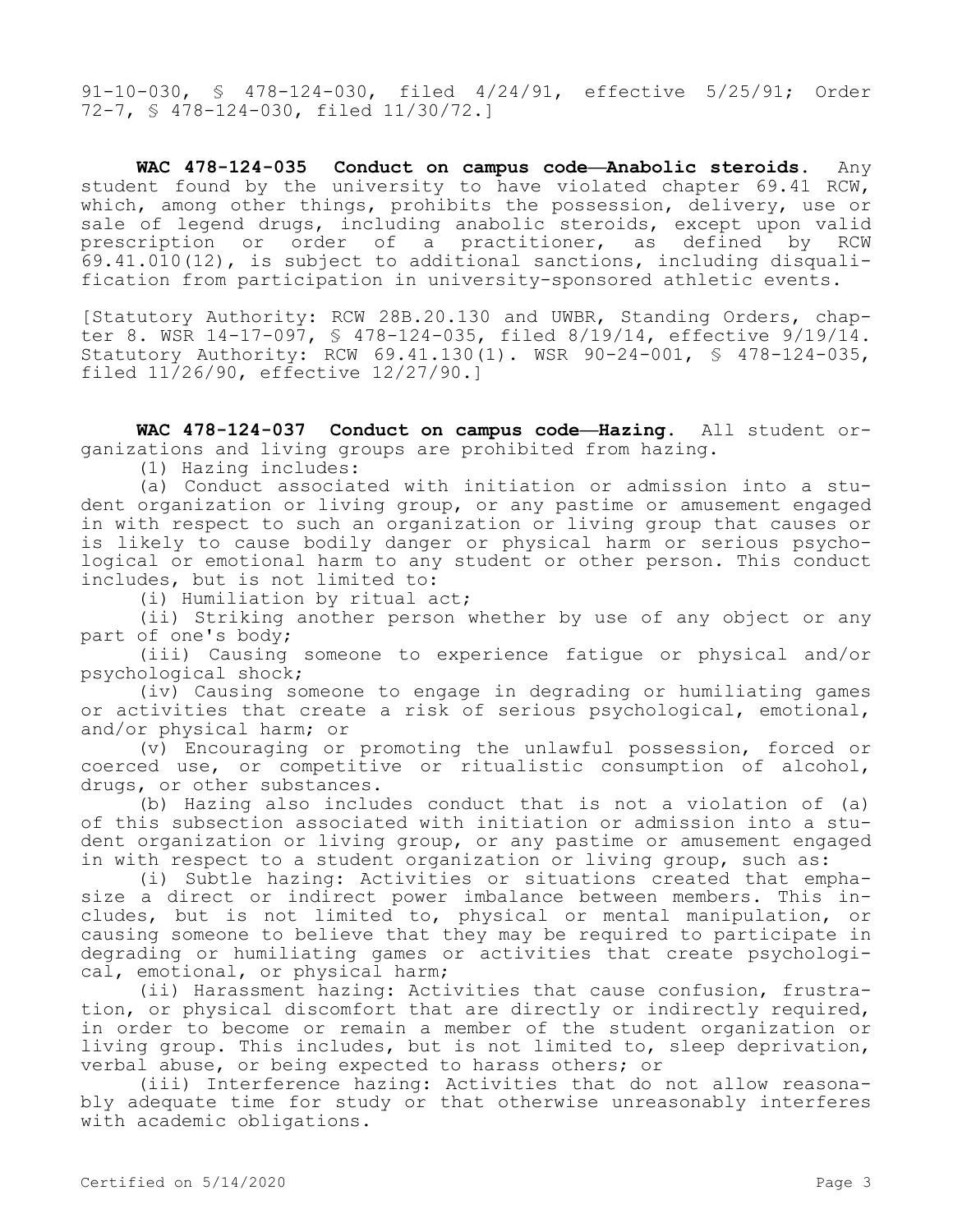(2) Hazing does not include customary athletic or cultural events or other similar contests or competitions.

(3) Consent is not a defense to hazing.

(4) Any student organization or student living group that knowingly permits hazing as defined in subsection (1)(a) of this section shall be deprived of official recognition, approval, or registration granted by the university. Any student organization or living group that knowingly permits hazing as defined in subsection (1)(b) of this section shall either be deprived of official recognition, approval, or registration or be placed on disciplinary probation for a period specified by the university.

(5) Students found responsible for violations of WAC 478-121-135 shall forfeit any entitlement to state funded grants, scholarships, or awards for a specified period of time determined by the university.

[Statutory Authority: RCW 28B.20.130 and 28B.10.900 through 28B.10.903. WSR 20-09-105, § 478-124-037, filed 4/16/20, effective 5/17/20; WSR 96-10-051, § 478-124-037, filed 4/29/96, effective 5/30/96.]

**WAC 478-124-040 Conduct on campus code—Interim suspension.** (1) The president or, in his or her absence, any officer of the university designated by the president for this purpose, may impose on any student, faculty member, or staff member an interim suspension whenever there is reasonable cause to believe that such person has committed, and may reasonably be expected thereafter to commit, any of the acts prohibited herein. The notice of such suspension shall state the nature, terms and conditions of such suspension and shall include such restrictions on use of campus facilities as the president or his designee deems in the best interest of the university.

(2) Any person so placed on interim suspension shall be given prompt notice of charges and shall be given the opportunity to show cause at a preliminary hearing why such interim suspension should not continue until a formal hearing is held. To obtain such preliminary hearing, the person shall submit a written request therefor within seven days from the date interim suspension was imposed. Such written request shall state the address to which notice of hearing is to be sent. The president or, in his or her absence, any officer of the university designated by the president, shall grant such a preliminary hearing before a person or persons designated by the president not later than four days from the date of receipt of such request and shall immediately mail a written notice of the time, place, and date of such hearing to such person. The preliminary hearing shall consider only whether there is reasonable cause to believe that such person committed, and may reasonably be expected thereafter to commit, any of the acts prohibited herein.

(3) Interim suspension may be removed by the president or, in his or her absence, by any officer of the university designated by the president, whenever the president has reason to believe that the person on whom interim suspension was imposed will not constitute a substantial and material threat to the orderly operation of the university campus or endanger the health and safety of any person thereon.